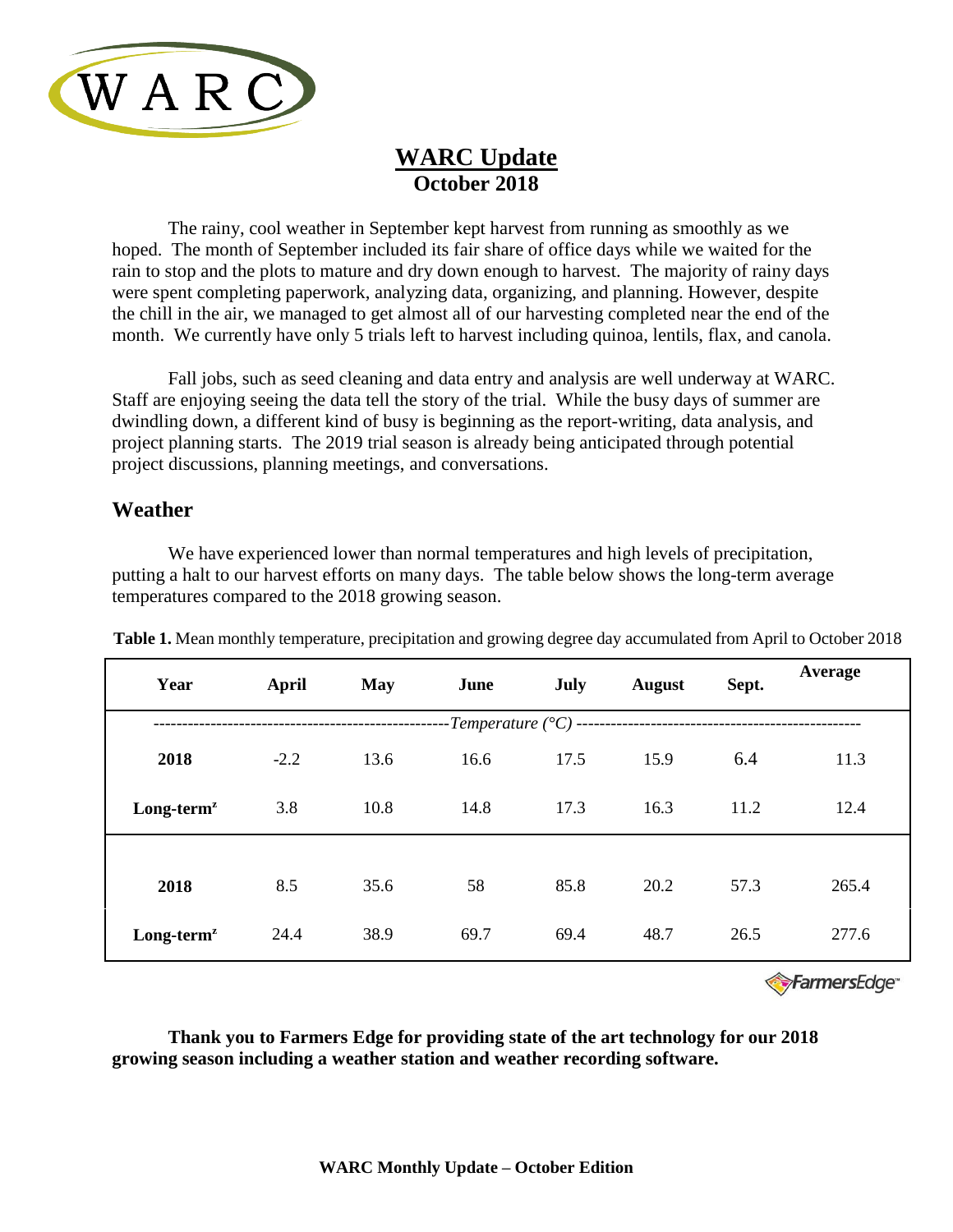

## **Events**

## **Stay Tuned for Details about our 2019 Crop Opportunity Meeting in March of 2019!**

## **Project Spotlight:**

### **Production Management Strategies to Improve Field Pea Root Health**

The objective of this trial was to demonstrate an effective management strategy to improve pea root health in aphanomyces affected soils. The trial contained 4 replicates of the 3 treatments.

Locations: Scott and Melfort

Treatments:

- 1. Conventional Management Strategy
	- Pre-seed glyphosate, starter fertilizer (N, P, K), liquid inoculant, no seed treatment, no fungicide application of Phostrol®
- 2. Enhanced Management Strategy
	- Pre-seed glyphosate and trifluralin; starter fertilizer  $(N, P, K)$ , granular inoculant, Apron Maxx RTA and INTEGO™ Solo seed treatment, fungicide of Phostrol®
- 3. Intensive Management Strategy
	- Pre-seed glyphosate and trifluralin; starter fertilizer (N, P, K, S), granular inoculant, Apron Maxx RTA and INTEGO™ Solo seed treatment, fungicide of Phostrol®, foliar nutrient application (Rogue II).

Photos below show plant health, root health, and root length differences between treatments:



**Stay tuned for more results from this trial and others in upcoming newsletters! Results will include yields, photos, and economic analyses.**